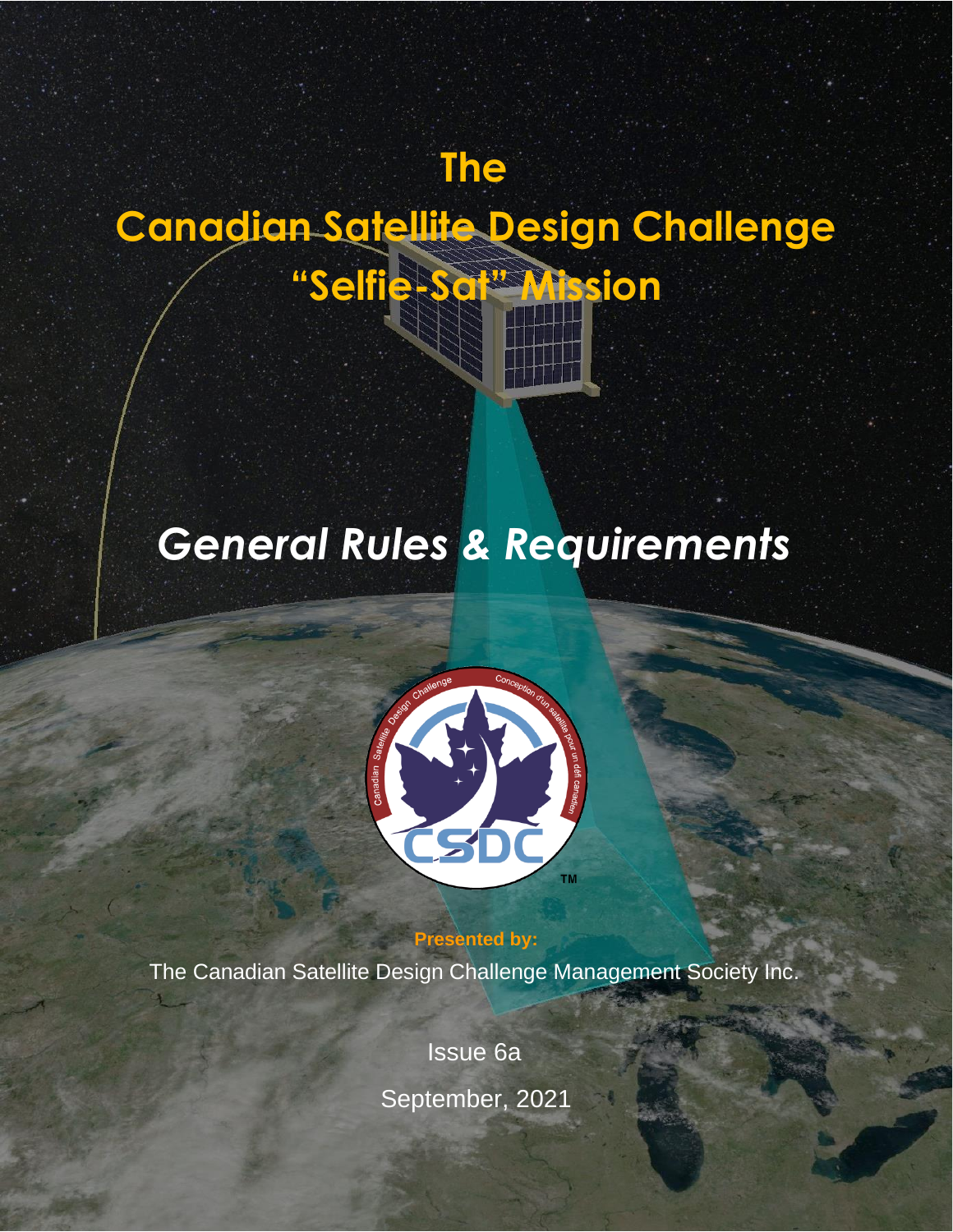

### **Contents**

| 1 |             | <b>INTRODUCTION</b>                                                                  | $1 - 1$            |
|---|-------------|--------------------------------------------------------------------------------------|--------------------|
|   | 1.1         | Overview                                                                             | $1 - 1$            |
|   | 1.2         | Management and Schedule                                                              | $1 - 1$            |
|   | 1.3         | Interpretation of Rules and Requirements                                             | $1 - 1$            |
|   | 1.4<br>1.5  | Point of Contact<br><b>Reference Documents</b>                                       | $1 - 1$<br>$1 - 1$ |
| 2 |             | <b>GENERAL REQUIREMENTS</b>                                                          | $2 - 1$            |
|   | 2.1         | <b>Team Eligibility</b>                                                              | $2 - 1$            |
|   | 2.2         | <b>Team Member Eligibility</b>                                                       | $2 - 1$            |
|   | 2.3         | <b>Faculty Advisor</b>                                                               | $2 - 1$            |
|   | 2.4         | <b>Team Registration</b>                                                             | $2 - 2$            |
|   | 2.5         | <b>Registration Fee</b>                                                              | $2 - 2$            |
|   | 2.6         | <b>Team Advisors</b>                                                                 | $2 - 2$            |
|   | 2.7         | <b>Design Originality</b>                                                            | $2 - 2$            |
|   | 2.8         | Compliance to the Rules and Requirements                                             | $2 - 3$            |
|   | 2.9<br>2.10 | <b>Official Languages</b><br>Insurance                                               | $2 - 3$<br>$2 - 3$ |
| 3 |             | SELFIE-SAT CONCEPT OF OPERATIONS                                                     | $3 - 1$            |
| 4 |             | <b>MISSION AND SPACECRAFT REQUIREMENTS</b>                                           | $4 - 1$            |
|   | 4.1         | <b>Mission Requirements</b>                                                          | 4-1                |
|   |             | 4.1.1<br>Spacecraft Mission(s)                                                       | 4-1                |
|   |             | 4.1.2<br>Orbit                                                                       | $4 - 1$            |
|   | 4.2         | <b>Spacecraft Requirements</b>                                                       | $4 - 2$            |
|   |             | 4.2.1<br><b>General Design Requirements</b>                                          | $4 - 2$            |
|   |             | 4.2.2<br><b>Power Subsystem</b>                                                      | $4 - 2$            |
|   |             | 4.2.3<br><b>Communications Subsystem</b><br>4.2.4<br>Telemetry, Command, and Control | $4 - 2$<br>$4 - 3$ |
|   |             | 4.2.5<br>Attitude Determination and Control                                          | $4 - 4$            |
|   | 4.3         | <b>Ground Segment and Operations Requirements</b>                                    | $4 - 4$            |
| 5 |             | PROGRAMMATIC REQUIREMENTS                                                            | $5-1$              |
|   | 5.1         | Documentation and Analyses                                                           | $5 - 1$            |
|   |             | 5.1.1<br><b>Exportable Technology</b>                                                | $5 - 1$            |
|   |             | <b>Project Management Plan</b><br>5.1.2                                              | $5 - 1$            |
|   |             | 5.1.3<br><b>Mechanical Modelling and Analyses</b>                                    | $5 - 1$            |
|   |             | 5.1.4<br><b>Thermal Modelling and Analyses</b>                                       | $5 - 1$            |
|   | 5.2         | Design Reviews<br>5.2.1<br><b>Preliminary Design Review</b>                          | $5 - 2$<br>$5 - 2$ |
|   |             | <b>Critical Design Review</b><br>5.2.2                                               | $5-2$              |
|   | 5.3         | Spacecraft Environmental Test Campaign                                               | $5 - 2$            |
|   |             | 5.3.1<br><b>Test Readiness Review</b>                                                | $5 - 2$            |
|   |             | 5.3.2<br><b>Environmental Qualification Testing</b>                                  | $5 - 3$            |
|   | 5.4         | <b>Spacecraft Final Selection</b>                                                    | $5 - 3$            |
| 6 |             | <b>OTHER REQUIREMENTS AND ISSUES</b>                                                 | $6-1$              |
|   | 6.1         | <b>Intellectual Property</b>                                                         | $6 - 1$            |
|   | 6.2         | <b>Educational Outreach</b>                                                          | $6 - 1$            |
|   |             | <b>APPENDIX A: CSDC DECLARATION OF COMPLIANCE</b>                                    | $A-1$              |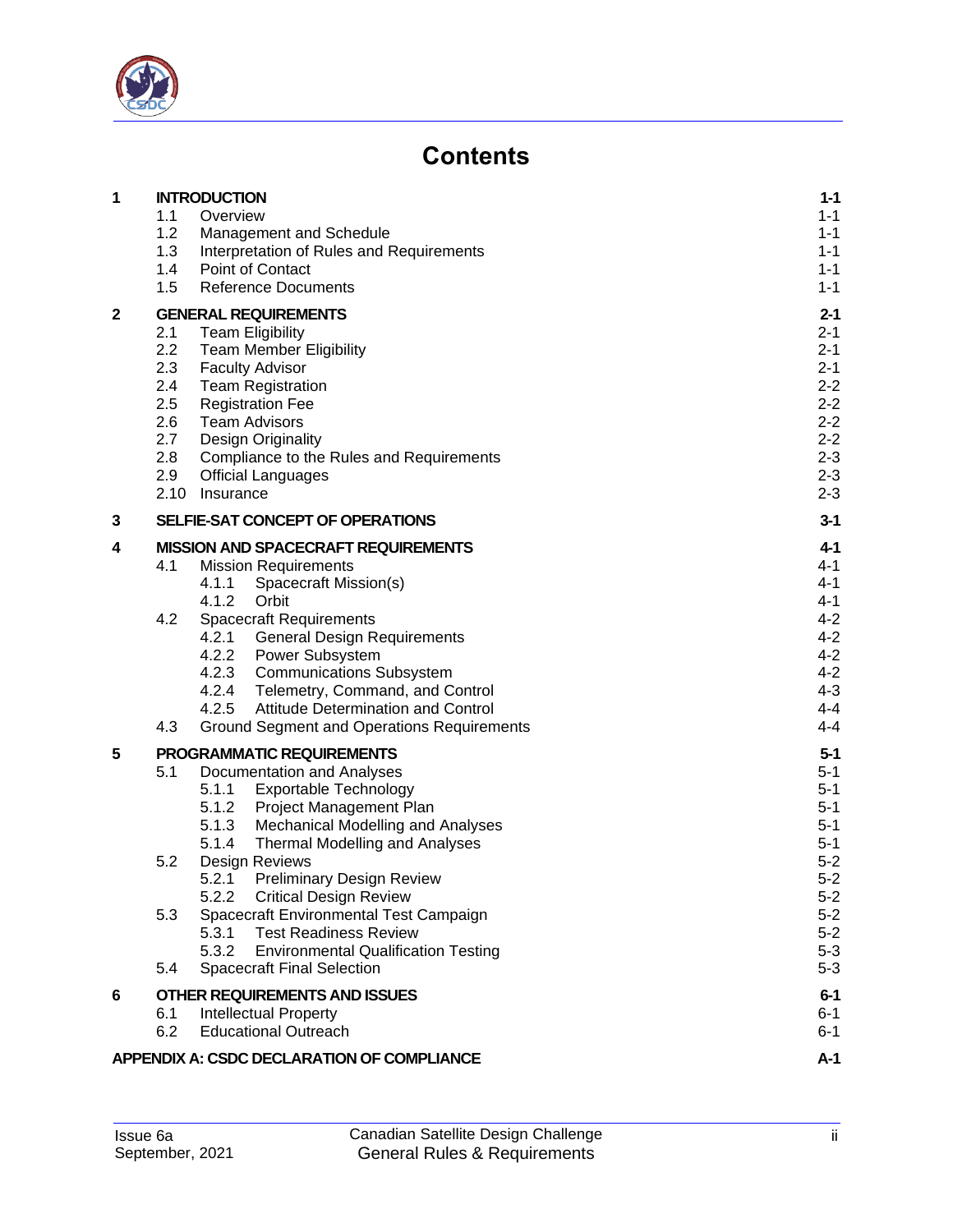

## **List of Figures**

### **Acronyms**

| CSDC  | Canadian Satellite Design Challenge                     |
|-------|---------------------------------------------------------|
| CDR   | <b>Critical Design Review</b>                           |
| DIETR | Design, Interface, Environmental, and Test Requirements |
| EOL   | End-Of-Life                                             |
| FEM   | Finite Element Model                                    |
| ITU   | <b>International Telecommunications Union</b>           |
| LEO   | Low-Earth Orbit                                         |
| PDR   | <b>Preliminary Design Review</b>                        |
| PMP   | Project Management Plan                                 |
| TBC   | To Be Confirmed                                         |
| TBD   | To Be Determined                                        |
| TLA   | Three-Letter Acronym                                    |
| TMM   | Thermal Mathematical Model                              |
| TRR   | <b>Test Readiness Review</b>                            |
| UTC   | Co-ordinated Universal Time                             |

## **Change Record**

| <b>Date</b> | <b>Version</b> | <b>Changes</b>                                                                                      |  |  |
|-------------|----------------|-----------------------------------------------------------------------------------------------------|--|--|
| Sept. 2021  | 6a             | New version for the "Selfie-Sat" mission of CSDC-6. Re-numbering of<br>requirements from Version 5. |  |  |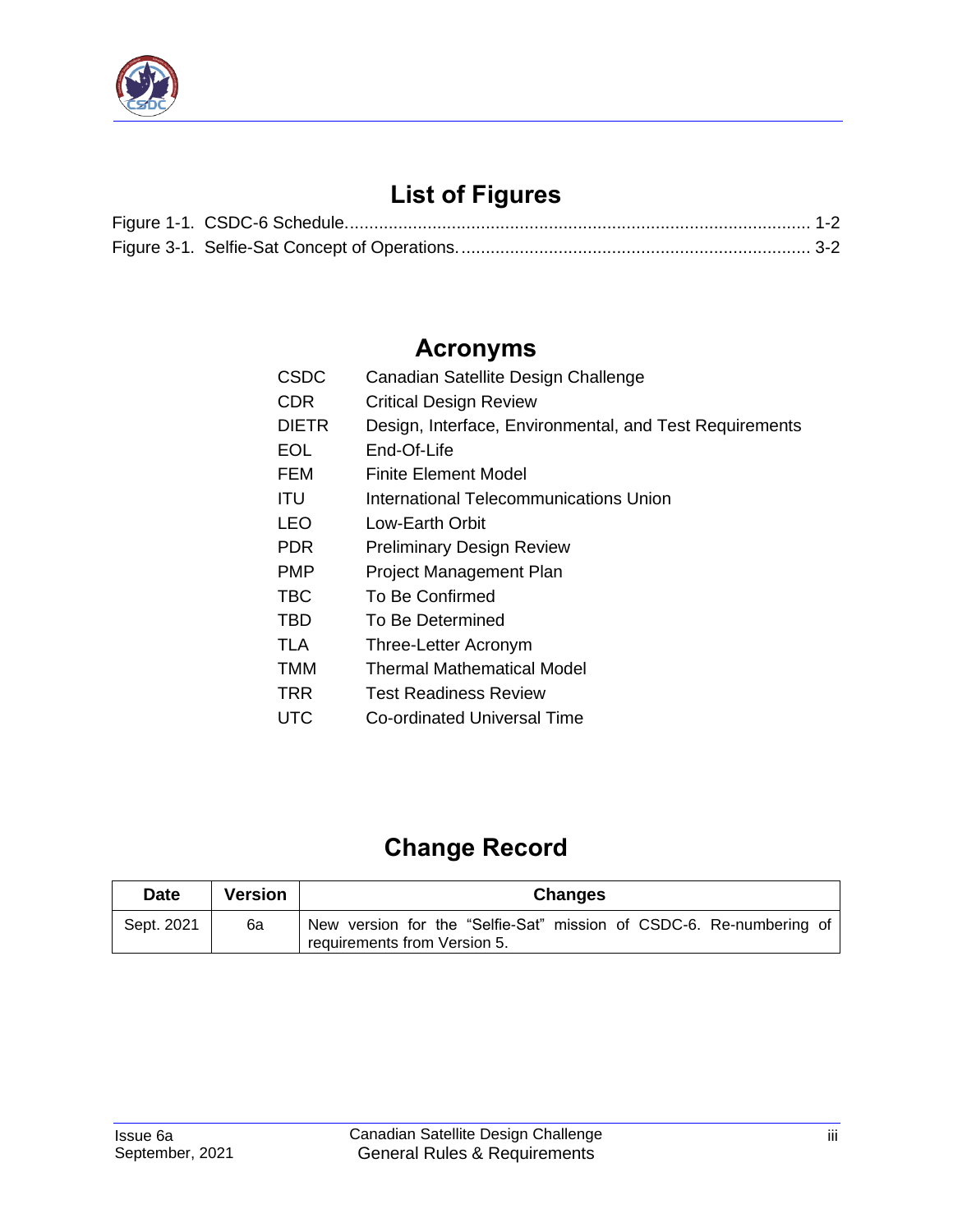

# <span id="page-3-0"></span>**1 Introduction**

*This document presents the general rules and regulations governing the participation of university teams in the fifth offering of the Canadian Satellite Design Challenge, which runs from September, 2021 to June, 2023.*

This document presents the Rules and Requirements for the Canadian Satellite Design Challenge ("CSDC", or "the Challenge") "Selfie-Sat" mission.

### <span id="page-3-1"></span>**1.1 Overview**

The Canadian Satellite Design Challenge is a Canada-wide competition for teams of university students (undergraduate and graduate) to design and build a small satellite. The satellites will undergo full launch and space environmental qualification testing, with the goal of launching the winning satellite into orbit in order to conduct scientific research.

The CSDC is an innovative and academically-challenging initiative which will advance space education in Canada, inspire students to pursue science and engineering educations and careers, and prepare tomorrow's leaders with the interdisciplinary teamwork skills which are necessary for success.

### <span id="page-3-2"></span>**1.2 Management and Schedule**

The CSDC is managed by The Canadian Satellite Design Challenge Management Society Inc. (CSDCMS), with the generous assistance of experts and advisors in the Canadian space community.

The CSDCMS a federally-incorporated not-for-profit organisation which has charity status from the Canada Revenue (account #: 80653 4806 RR0001).

The CSDCMS is responsible for all issues regarding technical requirements, team participation, sponsorships and fund-raising, communications and media relations, and government relations (e.g., regulatory requirements).

The planned schedule for this offering of the CSDC is shown in Figure 1-1.

The programme is intended to run over two academic years, starting in September, 2021. Environmental qualification testing is expected to occur after the completion of the second academic year, in May or June of 2023.

Although it is our goal to secure a launch for the winning team's satellite, we can't guarantee it.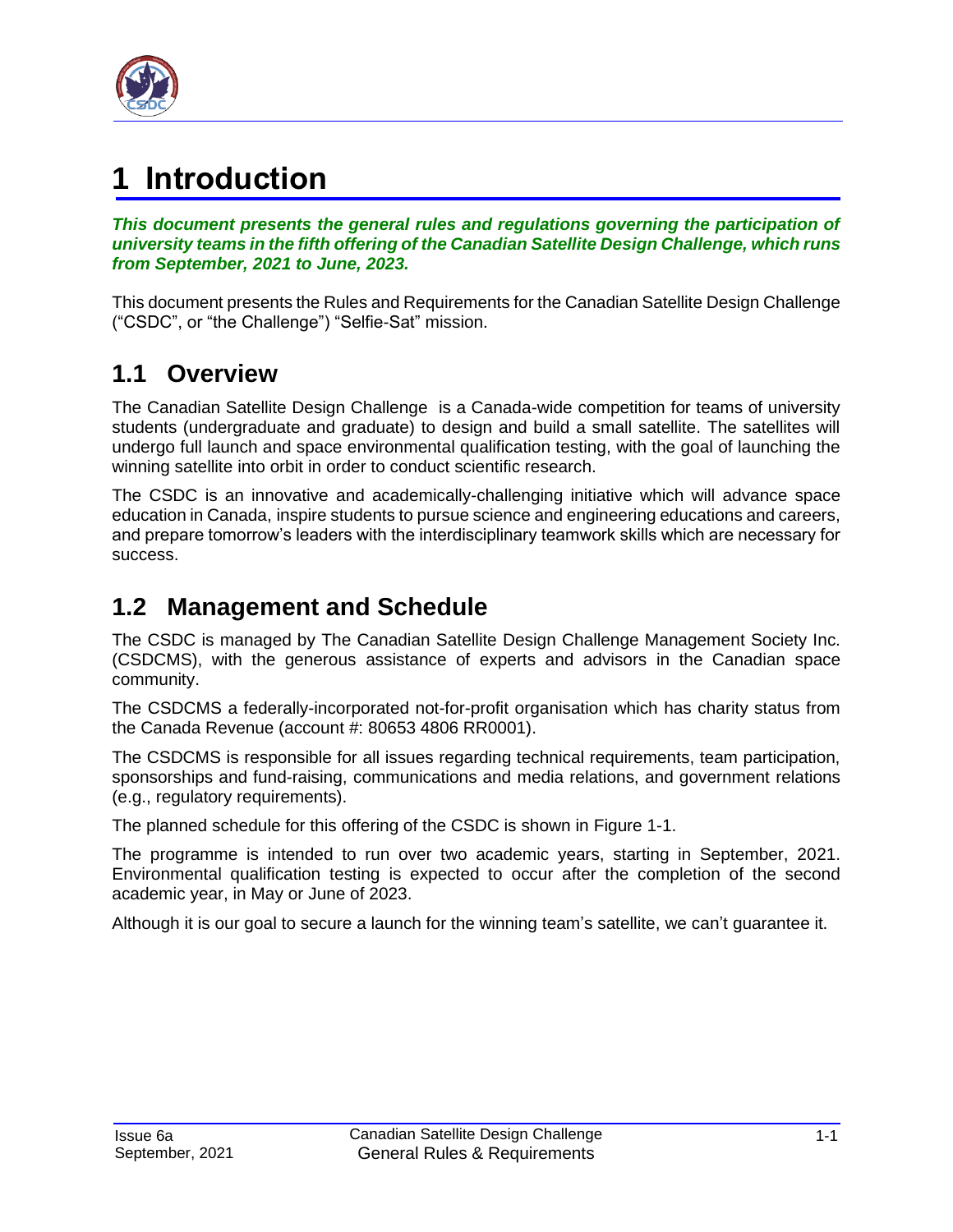



<span id="page-4-0"></span>**Figure 1-1. CSDC-6 Schedule.**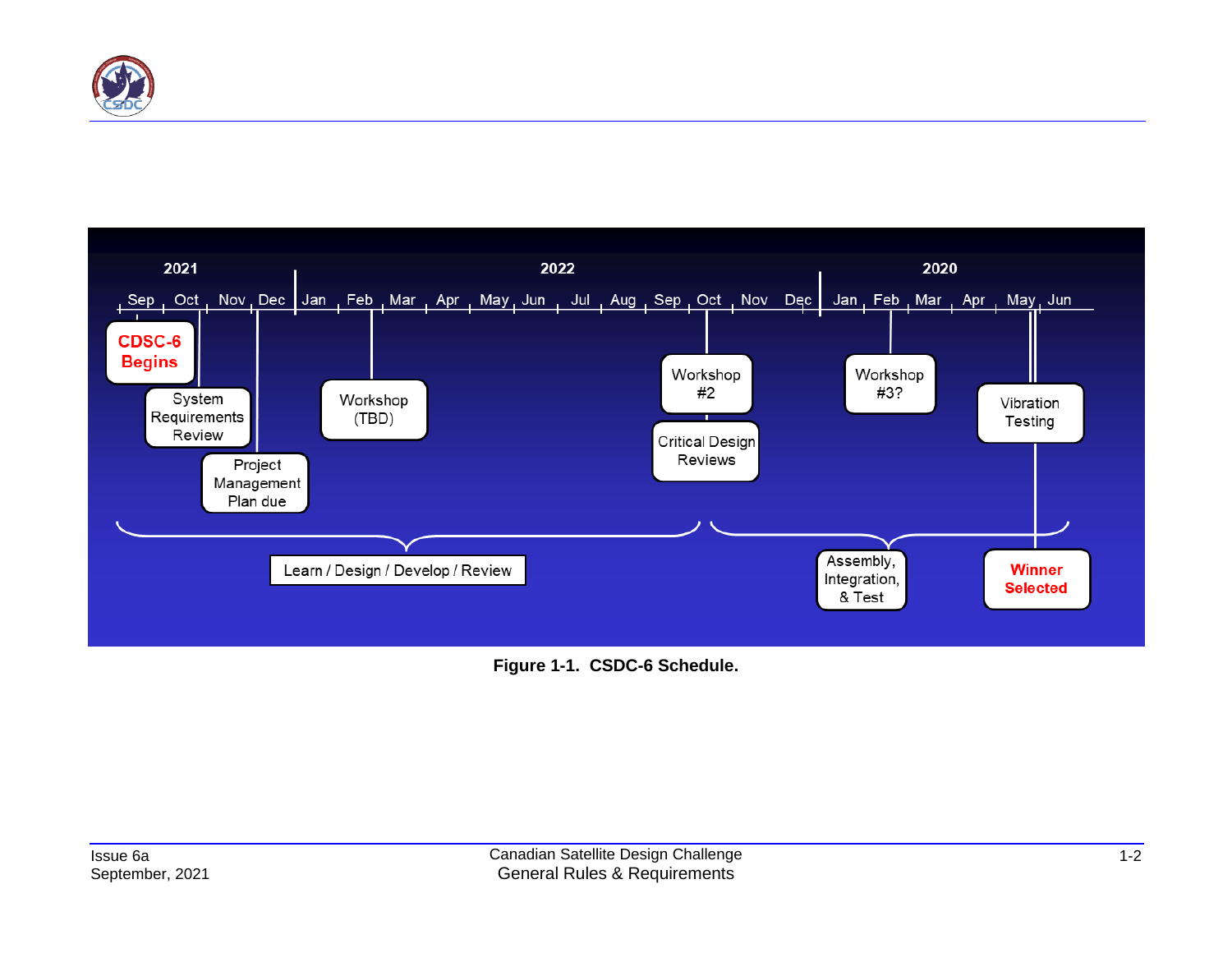

### <span id="page-5-0"></span>**1.3 Interpretation of Rules and Requirements**

The CSDCMS will be the ultimate authority with regards to the interpretation of all rules and requirements of the Challenge. Official announcements from the CSDC Management shall be considered part of, and shall have the same validity as, the Rules and Requirements.

Any team may request interpretations of the rules and requirements of the CSDC; however, any questions, and their answers, may be copied to all teams (without revealing the source of the questions).

The wording of statements in this document determines their applicability:

- "**SHALL**" or "**MUST**" are used to indicate a mandatory requirement.
- "**MAY**" indicates an option.
- "**WILL**" indicates a statement of fact or intention.

The section and paragraph headings in this document are provided only to facilitate reading; they do not affect the paragraph contents.

These rules and requirements are subject to change if deemed necessary by the CSDC Management Team.

### <span id="page-5-1"></span>**1.4 Point of Contact**

The point-of-contact for the CSDC is:

Lawrence Reeves, CSDC Manager 5050 Elgin St. Vancouver, B.C. V5W 3J6 Phone: 778-988-6343 E-mail: LReeves@CSDCMS.ca

It is requested that only the Faculty Advisors and student team leaders contact the CSDC Manager regarding any issues or questions about the Challenge and their participation in it.

### <span id="page-5-2"></span>**1.5 Reference Documents**

The following documents may be applicable to this document, or just for reference. Any conflicts between this document and any of the reference documents, if not noted, should be brought to the attention of CSDC Management.

<span id="page-5-3"></span>[AD-1] "CSDC Design, Interface, Environmental, and Test Requirements (DIETR)", Issue 6.0.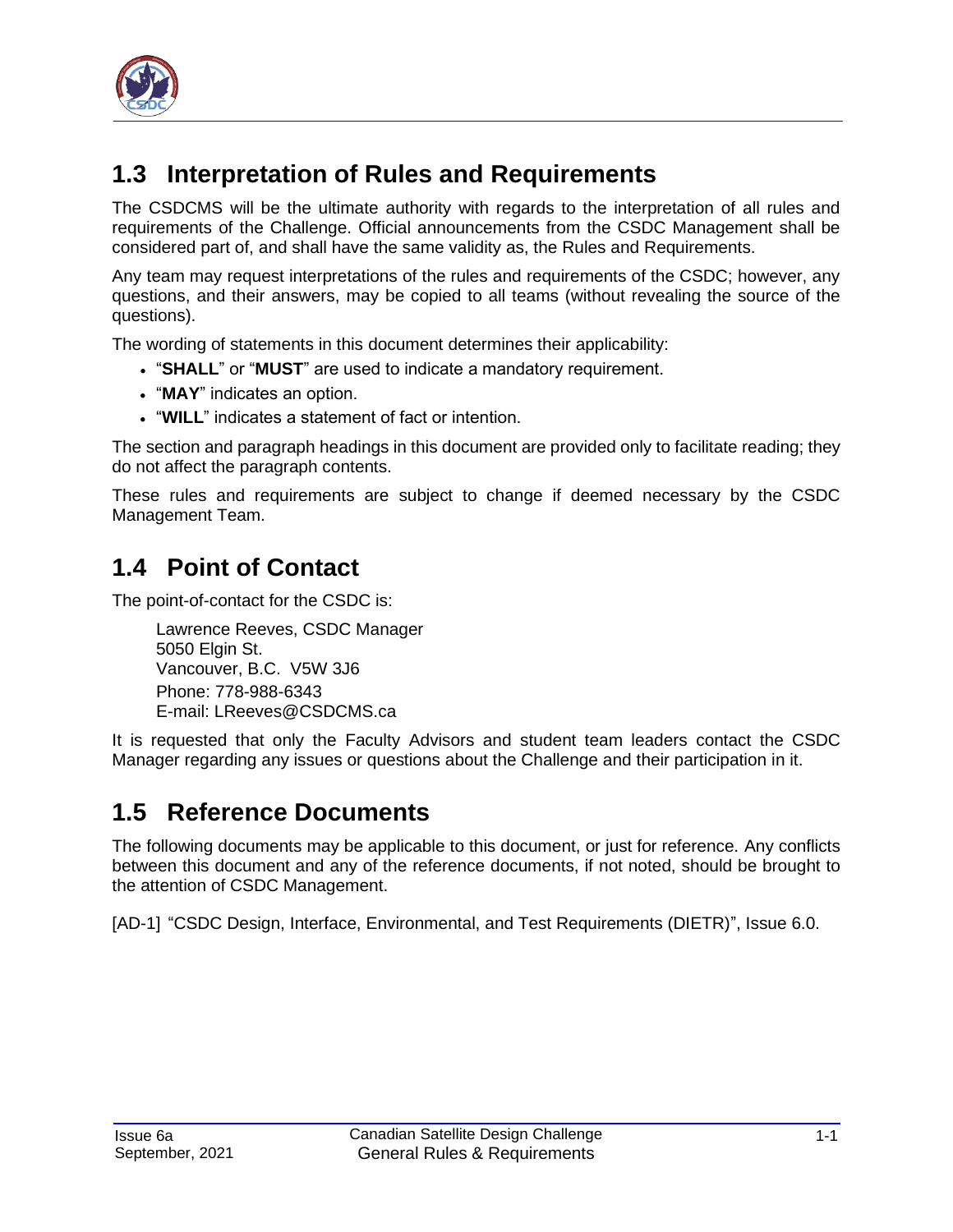

# <span id="page-6-0"></span>**2 General Requirements**

The requirements in this Section apply to all participating teams, students, faculty co-ordinators, and team advisors.

### <span id="page-6-1"></span>**2.1 Team Eligibility**

The Canadian Satellite Design Challenge is open to teams comprised of post-secondary students, from universities and/or colleges. A team may be comprised of students from more than one university or college. Teams may also include participants from a foreign university or college.

Participating universities may enter more than one team in the Challenge; however, each team and its members must be independent of the other, and each entry must be a unique design.

There is no minimum or maximum number of students which may comprise a team, although between approximately 10 and 25 is recommended.

### <span id="page-6-2"></span>**2.2 Team Member Eligibility**

Individual team members must be students enrolled full-time or part-time in a programme at a university or college, in any faculty or department.

Because the duration of the CSDC will be over two academic years, students who are eligible to be team members for the first academic year of the competition (e.g., final-year students in the September 2021 to April 2022 academic year), may continue as team members even if they graduate or otherwise cease to be considered a student.

A student may be a member of only one team.

Because liability waivers may be required for certain portions of the Challenge, all team members must be old enough to legally enter into a contractual obligation.

### <span id="page-6-3"></span>**2.3 Faculty Advisor**

Each team shall have a Faculty Advisor from each university or college which comprises the team.

The Faculty Advisor(s) will be the team's official university or college representative(s), and will ensure that the team's and students' participation is fully approved by the university and/or college.

In all other aspects, the Faculty Advisor will have the same role and responsibilities as a Team Advisor.

A Faculty Advisor for one team must not become an Advisor for another team during a single instantiation of the Challenge.

The Faculty Advisor shall sign the "CSDC Declaration of Compliance", given in Appendix A, on behalf of the team.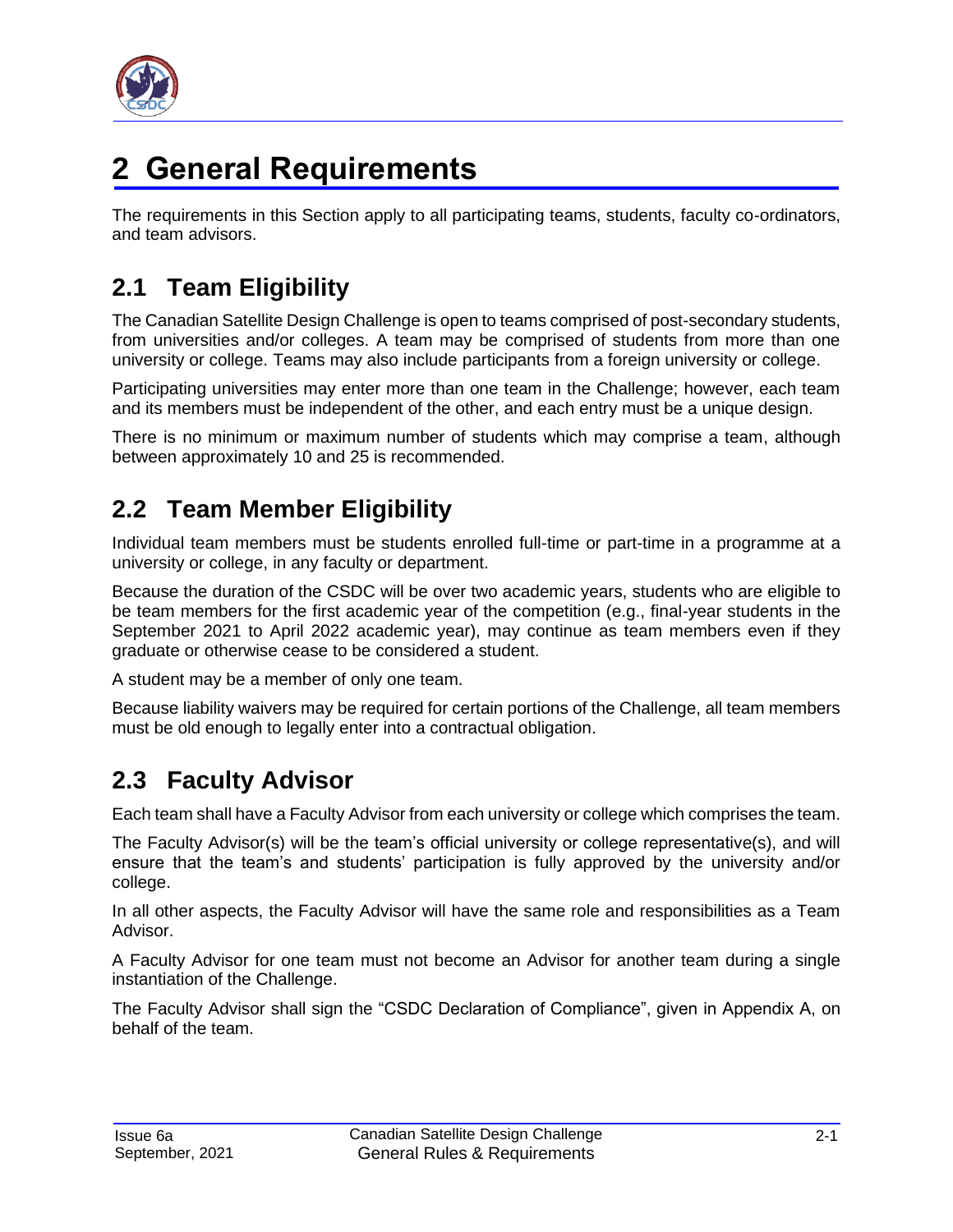

### <span id="page-7-0"></span>**2.4 Team Registration**

In order to register for the CSDC, a team representative (student or faculty) should notify the CSDC Manager, by October 15, 2021, of their intention to participate.

The notification to the CSDC Manager shall identify:

- the name and contact information (e-mail and phone number) of the Faculty Advisor;
- the name and contact information (e-mail and phone number) of one or two primary student contacts for the team (if determined at that time);

The CSDC Management Team will acknowledge the registration. Applications beyond this date will be considered on a case-by-case basis by the CSDC Manager.

### <span id="page-7-1"></span>**2.5 Registration Fee**

There is no fee to enter a team.

### <span id="page-7-2"></span>**2.6 Team Advisors**

Each team may use any number of Team Advisors, e.g., from space industry companies, university faculty, or elsewhere.

Team Advisors may advise their teams on general principles of space missions, engineering, and project management theory, but may not design, fabricate, or assemble any part of the spacecraft, or prepare any documentation or design review presentation material (although participating in presentations to the public is permissible and encouraged).

In summary, the satellite must be designed and built by the student team members without direct involvement from any Advisors. There are two potential exceptions to this requirement:

- An Advisor may intervene where a design decision which the team makes is certain or likely to lead to spacecraft failure or a safety hazard; and,
- An Advisor may perform specialised analyses, instruction, software programming, or other assistance, on the strict condition that the assistance is authorised by the CSDC Manager in advance and does not require more than 10 hours of effort.

An Advisor for one team must not become a team member of, or an Advisor for, another team during a single instantiation of the Challenge.

### <span id="page-7-3"></span>**2.7 Design Originality**

Teams are expected to design and build their satellite, not simply buy and integrate it. Components and sub-systems may be purchased, but the teams are expected to understand the design and the analyses of the sub-systems.

Team members may use any publicly available literature or knowledge related to spacecraft design and construction.

Teams are welcome to collaborate with one or more professors, companies, or research institutions, on ideas for payloads. A team can accept an entire payload instrument from any of the above, and incorporate it into the spacecraft. The payload provider can provide only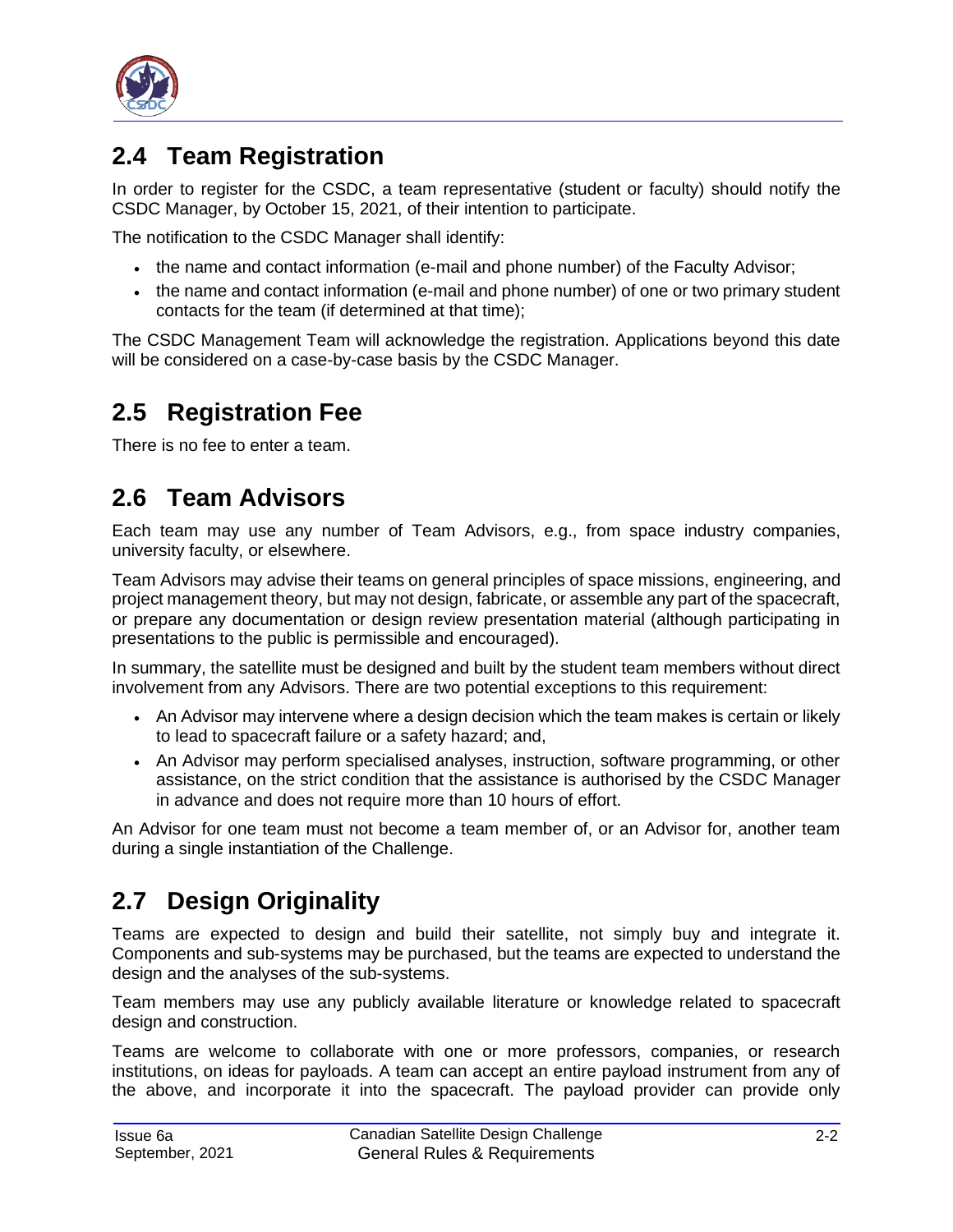

operational and interface requirements for proper use of the instrument, and must not contribute to the design of the bus systems which mount or operate it.

### <span id="page-8-0"></span>**2.8 Compliance to the Rules and Requirements**

By entering a team into the Challenge, the team, individual members of the team, faculty and industry advisors, and any other associated personnel, shall comply with, and be bound by, the letter, spirit, and intent of the CSDC Rules and Requirements, and all interpretations or procedures issued or announced by the CSDC Manager. All student team members, faculty or industry advisors, and other university or college representatives shall co-operate with, and follow all instructions from, the CSDC Manager.

Teams are responsible for reading and understanding the Rules and Requirements.

### <span id="page-8-1"></span>**2.9 Official Languages**

The official languages of the CSDC are English and French.

Design reports, review presentations, correspondence with the CSDC Manager, or other documentation, shall be prepared in one of these official languages.

### <span id="page-8-2"></span>**2.10 Insurance**

In order to participate in some CSDC events (e.g., environmental testing at the David Florida Laboratory), teams may be required to demonstrate that they have third-party liability or Commercial General Liability coverage from their respective universities. A minimum of CAD \$2,000,000.00 is required in order to conduct environmental testing in the David Florida Laboratory.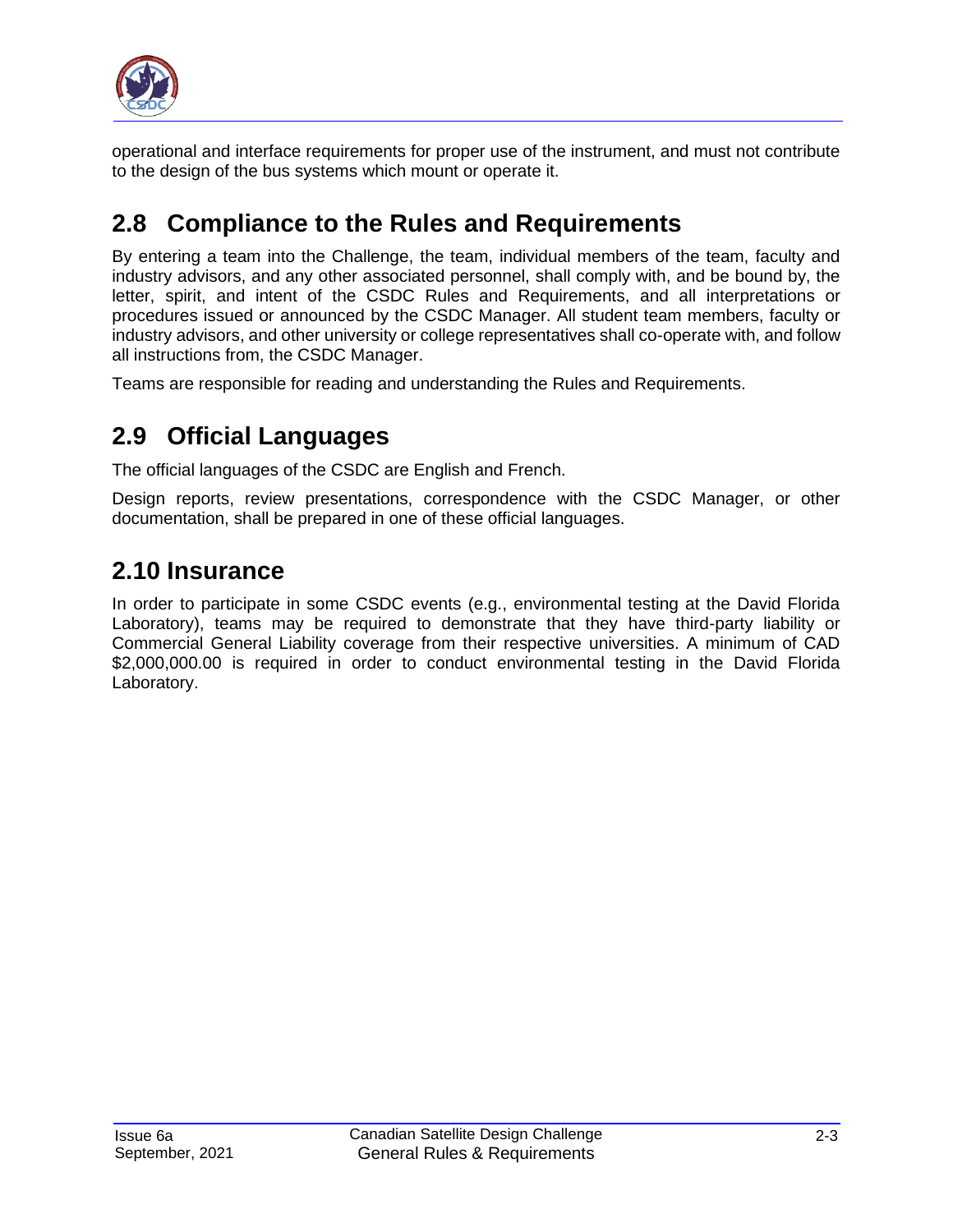

# <span id="page-9-0"></span>**3 Selfie-Sat Concept of Operations**

Selfie-Sat is a 3U cubesat mission. Its primary payload is the "Selfie-Cam" optical imager. The Selfie-Sat Concept of Operations is illustrated in [Figure 3-1,](#page-10-0) and described here:

- 1. Once Selfie-Sat has been commissioned and is ready for nominal operations, Amateur Radio Operators ("AROs") from around the world will contact the Mission Control Centre (MCC) in order to request a "Selfie-Sat Pass". The AROs will send the MCC the location (latitude, longitude) of the centre point of the desired space selfie image.
- 2. The Mission Control Centre will reply to the amateur radio operator with information about the Selfie-Sat Pass start and end times, and a password that the Amateur Radio Operator will use for the pass.
- 3. The MCC will uplink the pass time and required roll angle  $( \leq 25 \text{ deg})$  for Selfie-Sat to be able to point the camera boresight (middle of the image) at the AROs specified location during the pass.
- 4. During the pass, the ARO will contact Selfie-Sat directly, and will uplink the command to acquire an image when Selfie-Sat is over the desired imaging area. Only one image will be acquired during a Space-Selfie Pass.
- 5. As soon as the command is uplinked, Selfie-Sat will immediately take the "space-selfie" photo with the Selfie-Cam payload imager.
- 6. Selfie-Sat will then immediately begin to downlink the Space-Selfie photo to the ARO.

During a pass, Selfie-Sat may also downlink other information, such as a list of recent downlinks, or other material determined by the CSDCMS (TBD).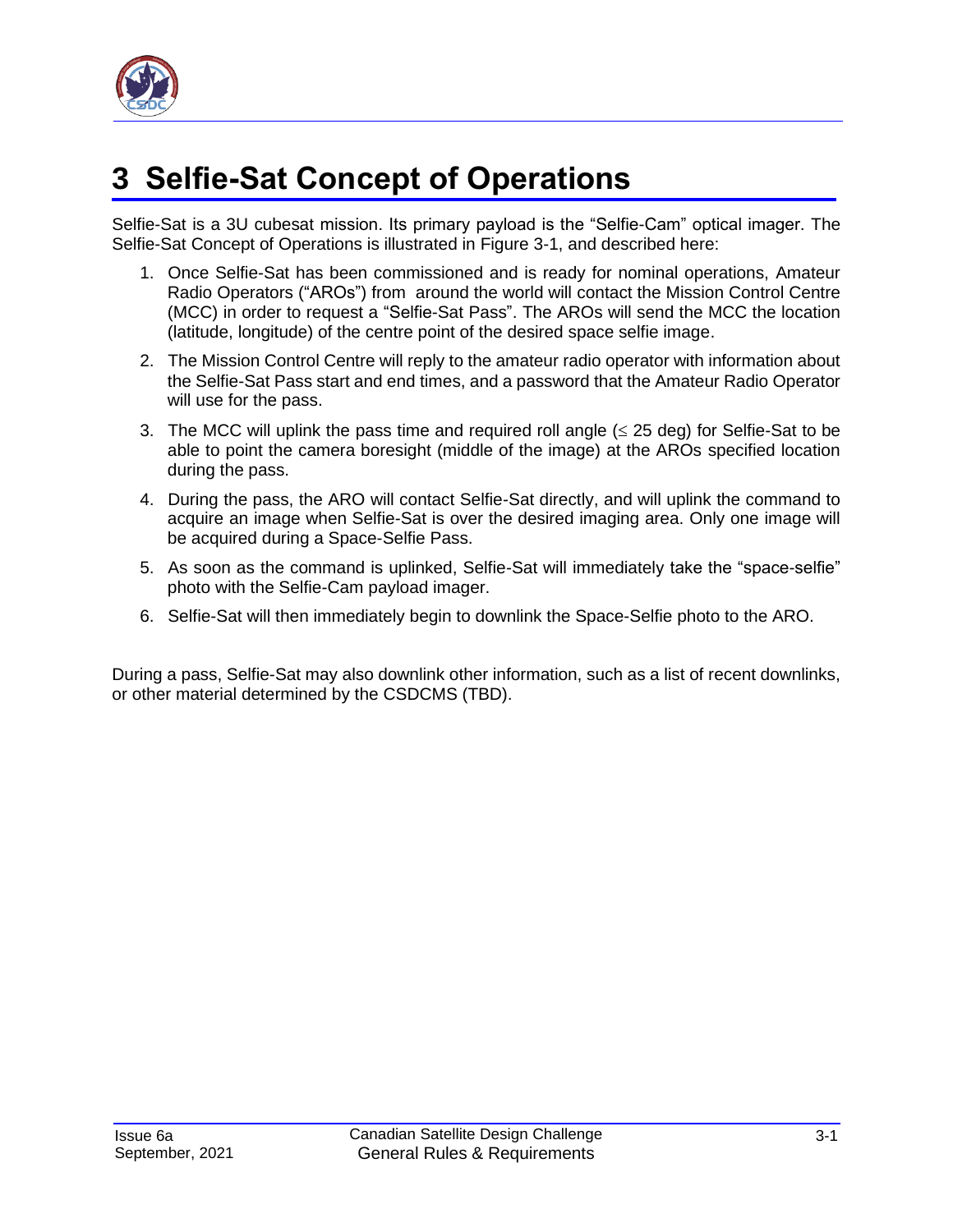



<span id="page-10-0"></span>**Figure 3-1. Selfie-Sat Concept of Operations.**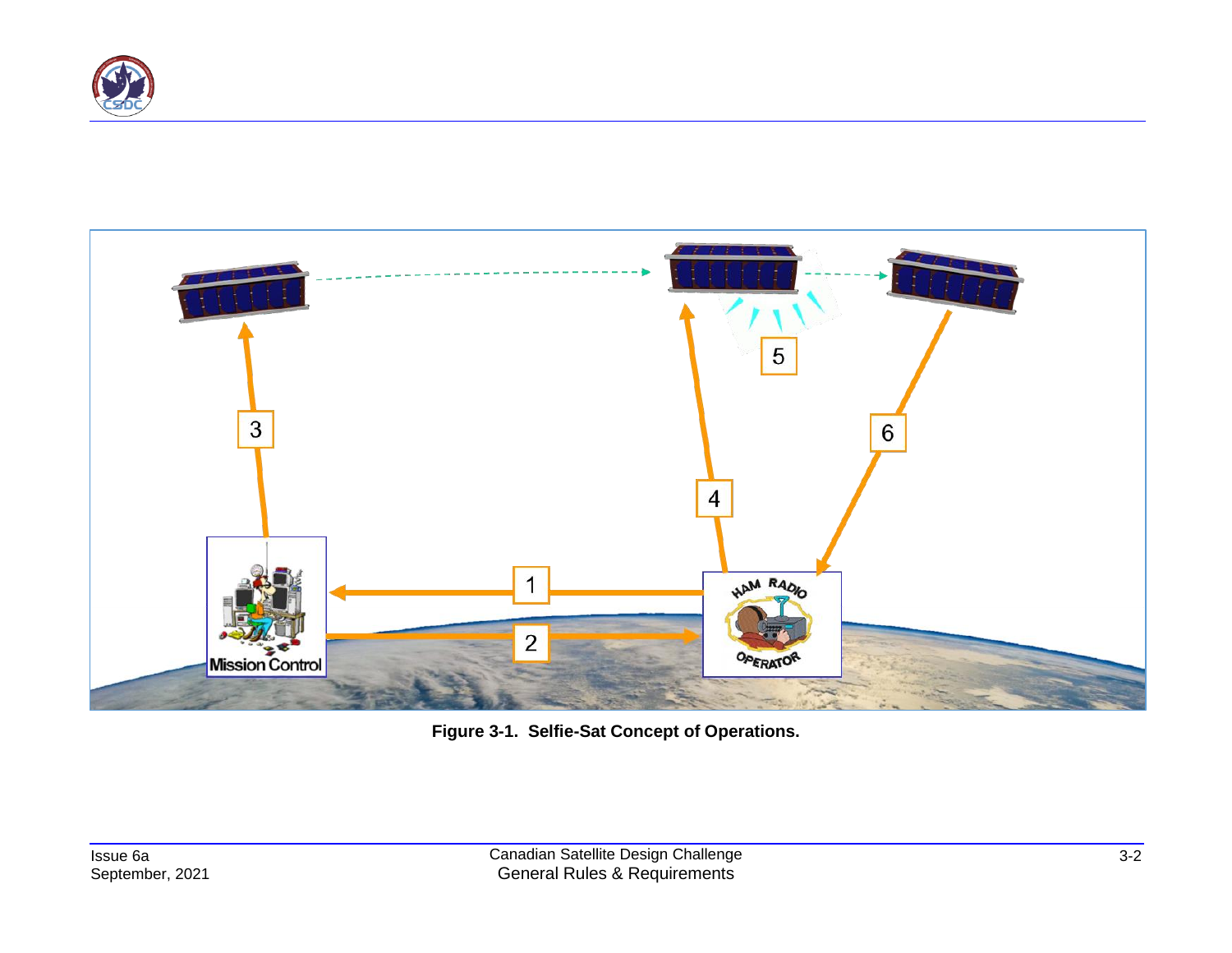

# <span id="page-11-0"></span>**4 Mission and Spacecraft Requirements**

### <span id="page-11-1"></span>**4.1 Mission Requirements**

#### <span id="page-11-2"></span>**4.1.1 Spacecraft Mission(s)**

#### [CSDC-0100] Mission Purpose

The spacecraft shall fulfill the "Selfie-Sat" mission as outlined in the Concept of Operations (Section 3), to acquire a "Space-Selfie" optical image when commanded by an Amateur Radio Operator, and to downlink it immediately to that Operator.

#### **[CSDC-0110] One Space-Selfie Per Pass**

The spacecraft shall acquire one image per Space-Selfie Pass.

#### **Space-Selfie Image Geographic Dimensions**

The Space-Selfie image shall encompass an area of at least 40km x 40km, and not more than 100km x 100km, on the ground at nadir, assuming a 400km altitude.

#### [CSDC-0130] Additional Payloads

The spacecraft may contain additional payloads of the Team's choice.

#### <span id="page-11-3"></span>**4.1.2 Orbit**

#### [CSDC-0140] Orbit

Teams shall design their missions to be able to operate in a Low-Earth Orbit (LEO), between 300 km and 600 km.

At the time of the release of this document a launch has not been procured, and more specific orbit parameters cannot be given; thus, it is advantageous to have a mission and satellite design which can operate in both a sun-synchronous orbit (with an Equator Crossing Time of approximately 10:30  $\pm$  1 hour), and in the orbit of the International Space Station (inclination =  $51.66^{\circ}$ ).

#### [CSDC-0150] Orbit Knowledge

It shall be possible to determine the spacecraft's orbit parameters throughout the mission, to an accuracy as required by the mission.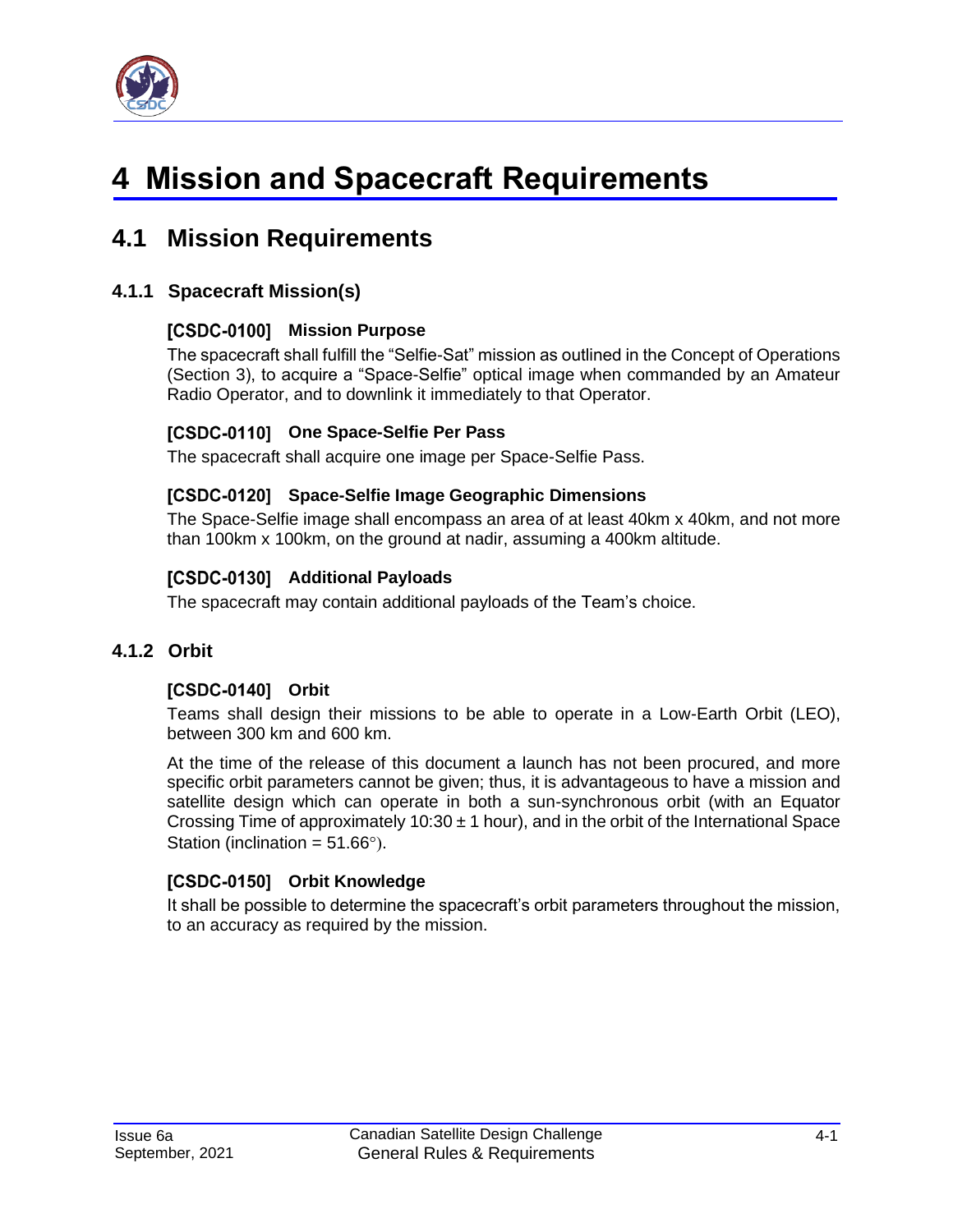

### <span id="page-12-0"></span>**4.2 Spacecraft Requirements**

#### <span id="page-12-1"></span>**4.2.1 General Design Requirements**

#### [CSDC-0200] Spacecraft General Design

The spacecraft shall be designed to accomplish its mission purpose and to maintain spacecraft health during the design lifetime of the mission.

The spacecraft shall be passive and self-contained (i.e., electrically OFF, no charging of batteries, no telemetry, and no other support) from the time it is loaded into the launch dispenser until after its deployment on-orbit. This may encompass a duration of several months.

#### **[CSDC-0210] Spacecraft Design Life**

The spacecraft shall be designed for a nominal mission lifetime of one year.

#### [CSDC-0220] Design for End-of-Life

The spacecraft shall be designed such that all requirements are met at nominal End-of-Life (EOL).

#### [CSDC-0230] Comply with DIETR

The spacecraft shall comply with all requirements of the "CSDC Design, Interface, Environmental, and Test Requirements" (DIETR) [\[AD-1\].](#page-5-3)

#### <span id="page-12-2"></span>**4.2.2 Power Subsystem**

#### **[CSDC-0240] Power Subsystem General Requirements**

The spacecraft shall incorporate sufficient power generation and power storage capability to support all operational states and modes during the design lifetime of the mission. More specific requirements for the Power system are given in the "CSDC Design, Interface, Environmental, and Test Requirements" (DIETR) [\[AD-1\].](#page-5-3)

#### <span id="page-12-3"></span>**4.2.3 Communications Subsystem**

#### [CSDC-0250] Comply with ITU Regulations

The spacecraft shall comply with the International Telecommunications Union (ITU) applicable radio licensing regulations for the required Radio Frequency operations.

#### [CSDC-0260] Timing of Radio Communications

The spacecraft shall not generate or transmit any radio signal from the time of integration into the launch dispenser until at least five minutes after on-orbit deployment; however, the spacecraft can be powered ON immediately following deployment.

#### [CSDC-0270] Space-Selfie Communications Characteristics

The spacecraft shall use the AX.25 protocol for communications with the Amateur Radio Operators during a Space-Selfie pass. The uplink communications rate shall be at least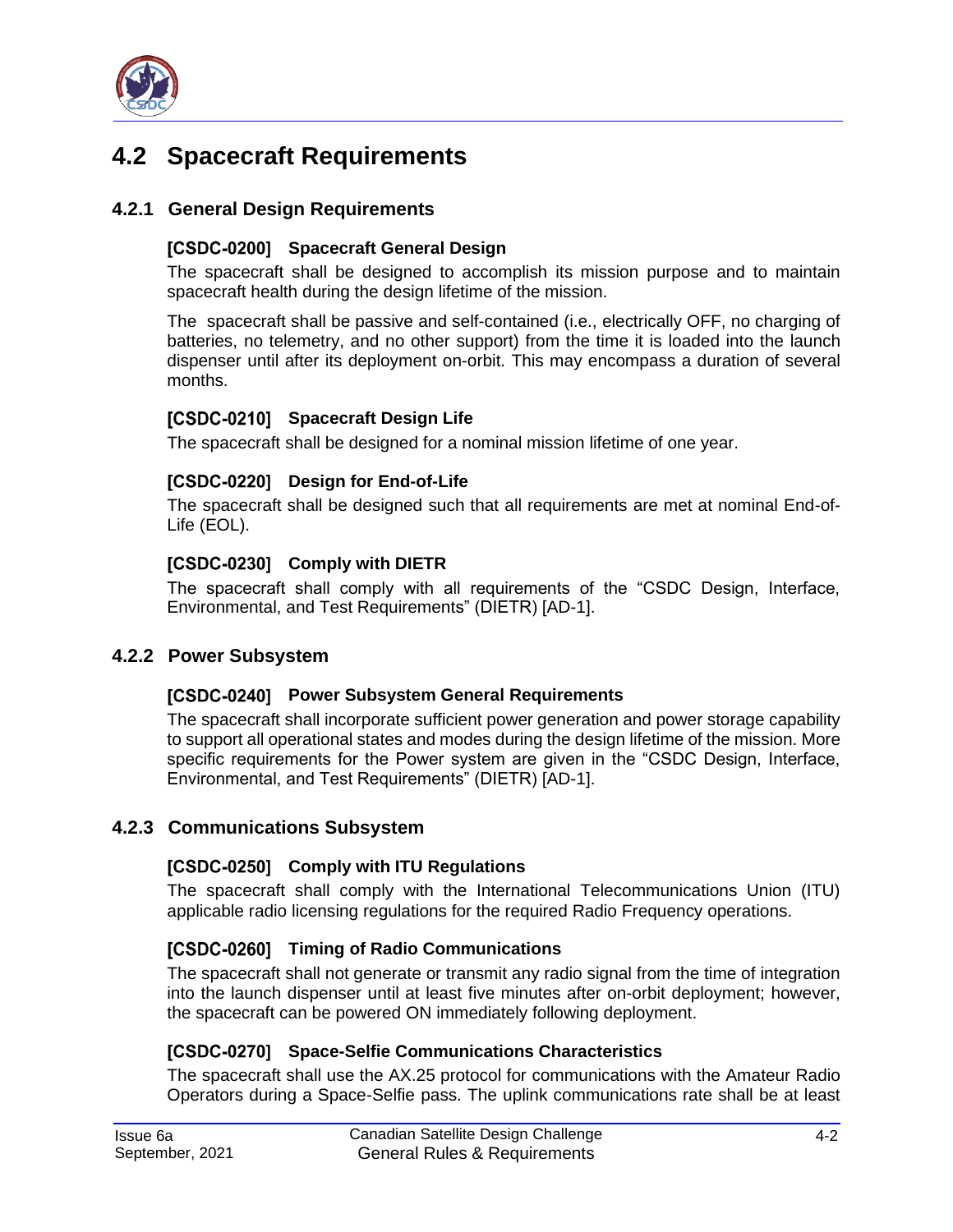

1200 bps; the downlink communications rate shall be 9600 bps. Communications shall be duplex.

#### [CSDC-0280] Space-Selfie Link Budget

Communications with Amateur Radio Operators for Space-Selfie passes shall be possible above an elevation angle of 10 degrees, with a link budget margin of at least 3dB.

#### **Space-Selfie Data Downlink Duration**

Under nominal operational conditions, the spacecraft shall have the ability to downlink the entire Space-Selfie image within 90 seconds.

#### **Command and Telemetry Communications Characteristics**

The team may choose the communications characteristics for the command uplink and

#### <span id="page-13-0"></span>**4.2.4 Telemetry, Command, and Control**

#### [CSDC-0310] Spacecraft Commanding

The spacecraft shall have the ability to receive and execute immediate or time-tagged commands from the Mission Control Centre.

#### [CSDC-0320] Space-Selfie Command Subset

The spacecraft shall have a subset of commands for Amateur Radio Operators (ARO's) to establish a connection with the spacecraft during a Space-Selfie Pass, and to command the spacecraft to immediately acquire an image with its Selfie-Cam. The spacecraft shall not accept any other immediate or time-tagged commands from ARO's.

#### [CSDC-0330] Command Uplink Encrypted

All uplinked commands from the Mission Control Centre shall be encrypted, using as a minimum 56-bit-key Data Encryption Standard (DES). Commands uplinked by Amateur Radio Operators during a Space-Selfie pass are not required to be encrypted.

#### [CSDC-0340] Command Uplink Encryption Time-Out

If the spacecraft has not received a valid encrypted command for 48 hours, it may accept un-encrypted commands.

#### [CSDC-0350] Command Storage

The spacecraft shall have the ability to store time-tagged commands for up to three days prior to executing them.

#### [CSDC-0360] Safety-critical Commands

Any safety-critical or deployment commands shall be implemented as a two-step process.

**Comment:** This means that at least two separate commands must be sent in order to activate a deployment. Ideally at least one of the commands will be sent from the Control station during a pass, but this is not always possible (e.g., for initial antenna deployment).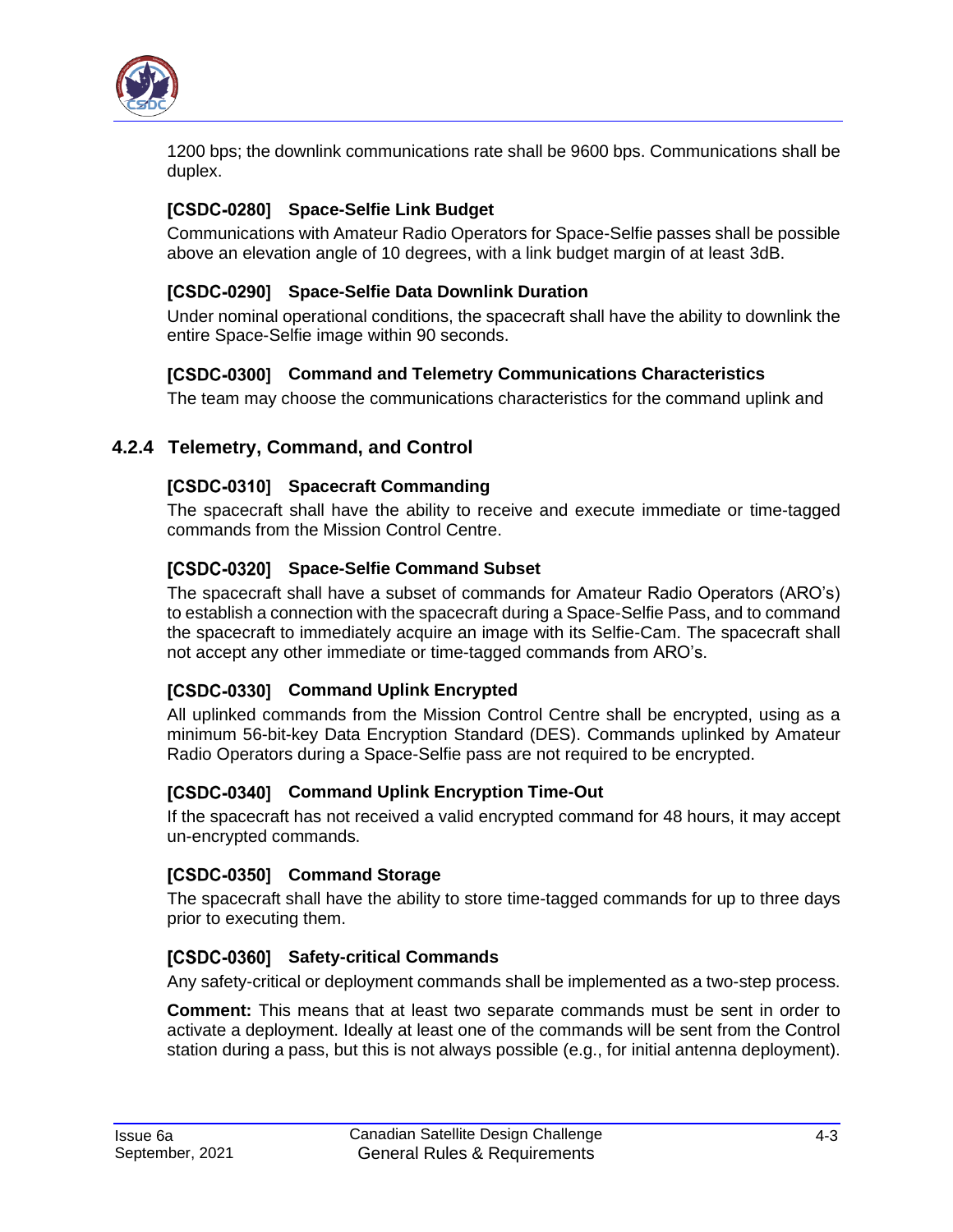

#### **[CSDC-0370] Spacecraft Telemetry Collection**

The spacecraft shall record at least four different points of spacecraft health telemetry, each at a frequency of at least one sample every minute.

#### **Spacecraft Telemetry to be Time-tagged**

The spacecraft shall time-tag all telemetry data.

#### [CSDC-0390] Telemetry Downlink Latency

Under nominal operational conditions, the spacecraft shall have the ability to downlink telemetry data with a latency of less than 12 hours from when it was recorded.

#### <span id="page-14-0"></span>**4.2.5 Attitude Determination and Control**

#### [CSDC-0400] Co-ordinate System for Selfie-Cam Operations

The co-ordinate system for the Selfie-Cam operations shall have the Z+ axis towards geodetic nadir, the X+ axis in the orbital velocity direction, and the Y+ axis completing the right-hand axis system.

#### [CSDC-0410] Attitude Extent for Selfie-Cam Operations

The Space-Selfie camera shall be able to be pointed up to 25 degrees off-nadir in the roll axis; the nominal pitch and yaw for Selfie-Cam operations shall be zero degrees.

#### [CSDC-0420] Attitude Control

The spacecraft attitude shall be controlled  $(3\sigma)$  to an angle no greater than one-quarter of the Space-Selfie camera's along-track and across-track Field-of-View angles.

*Comment: For example, at 400km altitude an across-track Field-of-View of 6.0 (full angle)* would require across-track attitude control of  $\leq 1.5^\circ$ , in order to ensure that, *in the worst case attitude control situation, the targeted image centre point will still be in the image.*

#### **[CSDC-0430]** Attitude Determination Fault-tolerance

The Attitude Determination subsystem shall be designed so that it is tolerant to at least one attitude sensor failure, and will maintain at least a degraded state of performance.

#### **[CSDC-0440] Attitude Control Fault-tolerance**

The Attitude Control subsystem shall be designed so that it is tolerant to at least one attitude actuator failure, and will maintain at least a degraded state of performance.

### <span id="page-14-1"></span>**4.3 Ground Segment and Operations Requirements**

#### [CSDC-0450] Ground Segment Hardware

The winning team shall provide a computer which will be used for spacecraft operations (i.e., to contain any mission planning, monitoring, and analysis software). The CSDC Management will provide the necessary Ground Segment hardware, consisting of the transmit/receive antennas, and any required antenna controller hardware, in order to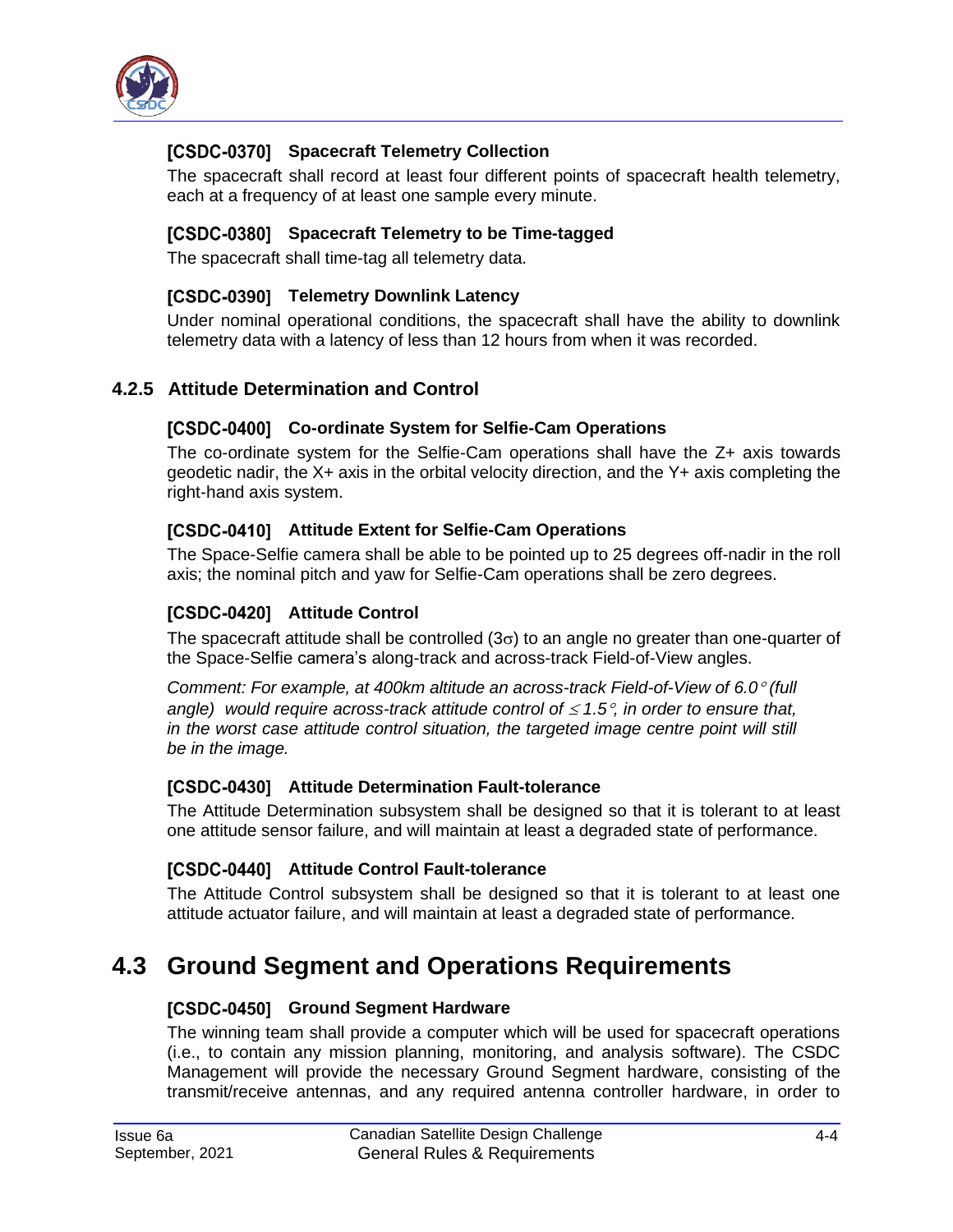

communicate with the spacecraft during passes. The Ground Segment hardware provided by the CSDC Management will remain the property of the CSDC Management.

#### **[CSDC-0460] Spacecraft Operations Facility**

The winning team shall be responsible for providing a suitable location for the Ground Segment hardware (i.e., the transmit/receive antenna(s), any required antenna controller hardware, and the spacecraft operations computer hardware).

#### **[CSDC-0470] Spacecraft Operations Costs**

The winning team shall be responsible for any costs associated with maintaining and operating their operations facility.

#### **[CSDC-0480] Spacecraft Operational Lifetime**

The winning team shall be responsible for the operation of the spacecraft (consisting of mission and operations planning, command uplink transmission, data and telemetry downlink reception, and data storage and distribution) for a period of at least one year following launch.

The winning team may continue spacecraft operations past the one-year period, at their discretion and cost. Extended use of the ground segment hardware provided by CSDC Management will not be unreasonably withheld.

#### **[CSDC-0490] Network Operations Facilities**

The winning team may permit any other participating university to establish an operations facility for the purpose of performing any aspect of spacecraft operations. The CSDC Management will provide any requested information about the Ground Segment; however, the CSDC Management will not provide any hardware, and will not be responsible for any associated costs, for any additional operations facilities.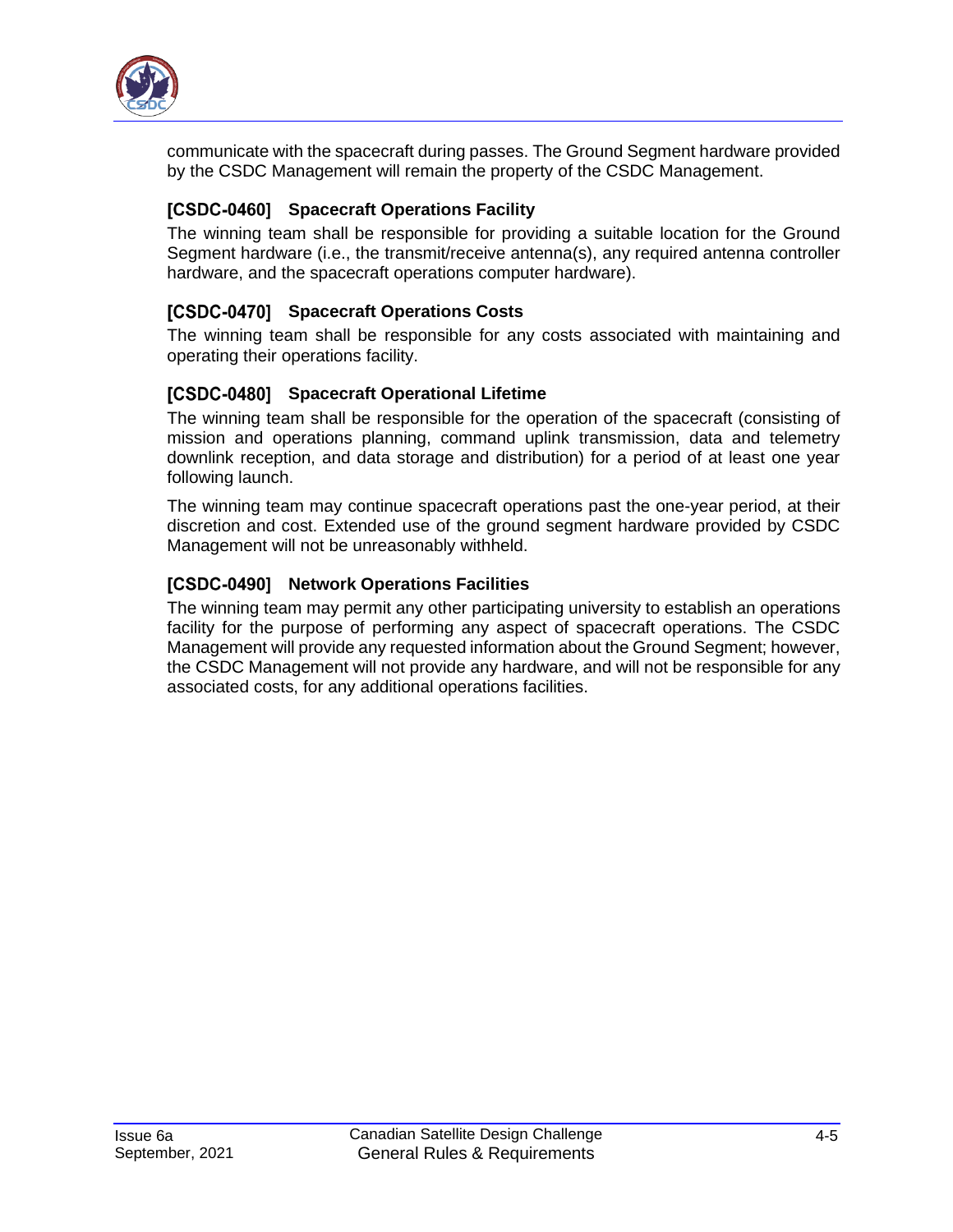

# <span id="page-16-0"></span>**5 Programmatic Requirements**

### <span id="page-16-1"></span>**5.1 Documentation and Analyses**

#### <span id="page-16-2"></span>**5.1.1 Exportable Technology**

#### **Exportable Technology**

The spacecraft shall only contain components which can be exported from Canada to any of the following countries without restrictions: India, Russia, United States, French Guyana, New Zealand.

*Comment: The CSDCMS will manage any export permit paperwork and/or any required interfacing with the Canadian Government regarding the export of the satellite for launch.*

#### <span id="page-16-3"></span>**5.1.2 Project Management Plan**

#### **[CSDC-0610] Project Management Plan**

Each team shall prepare and submit a Programme Management Plan (PMP) to the CSDC Manager for review. The CSDC Manager will distribute specific details regarding the format and content of the PMP.

#### <span id="page-16-4"></span>**5.1.3 Mechanical Modelling and Analyses**

#### **FILTE 108001 Finite Element Modelling and Analysis**

Each team shall create a Finite Element Model (FEM) of their spacecraft. This model will be used to perform structural analyses to show compliance to the mechanical loading requirements, and as a prediction for environmental testing. The specific requirements for the FEM and analyses are currently TBD, and will be released separately.

#### <span id="page-16-5"></span>**5.1.4 Thermal Modelling and Analyses**

#### **Thermal Mathematical Modelling and Analysis**

Each team shall create a Thermal Mathematical Model (TMM) of their spacecraft. This model will be used to perform thermal analyses to show compliance of the design to the mission thermal environment, and as a prediction for environmental testing. The specific requirements for the TMM and analyses are currently TBD, and will be released separately.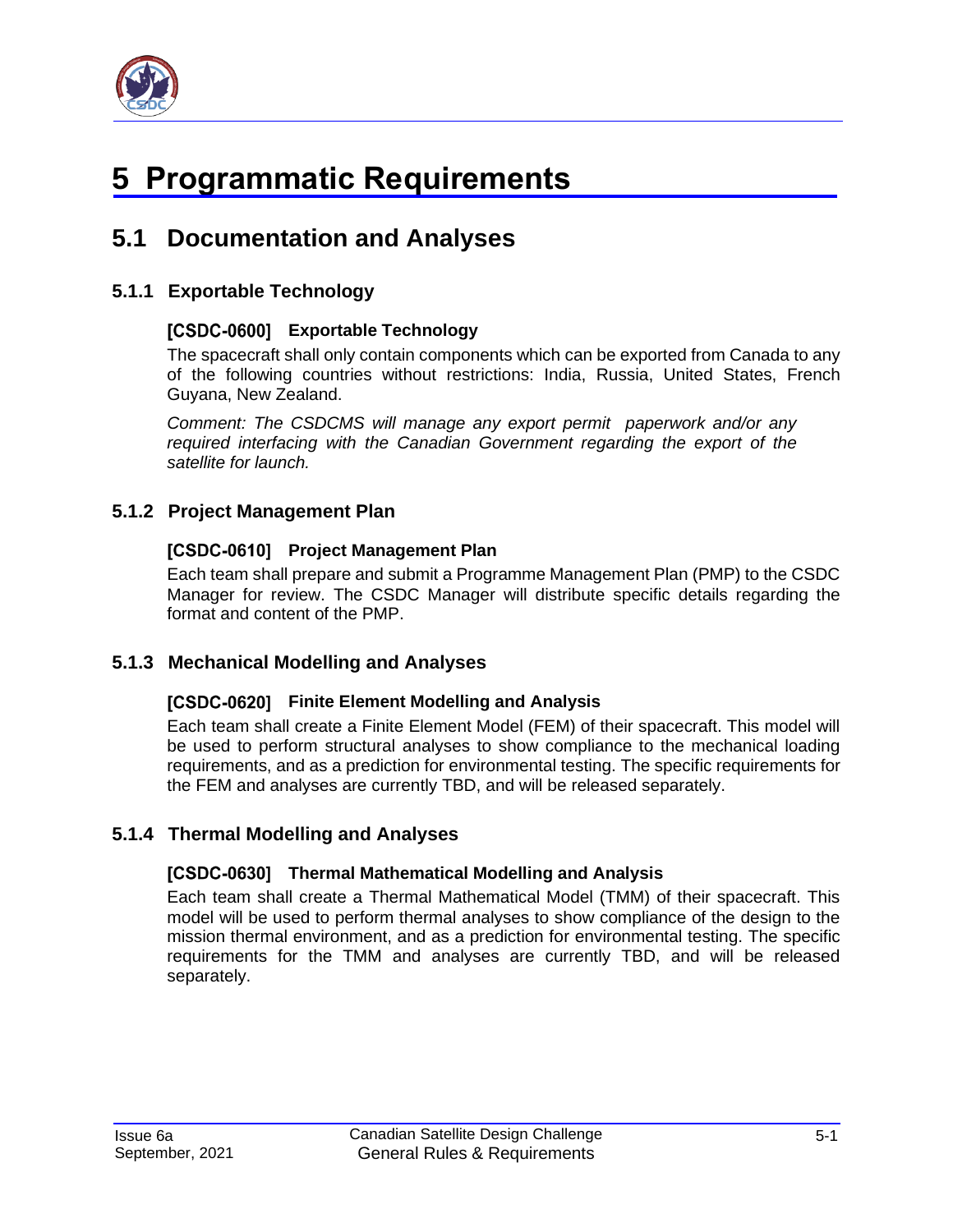

### <span id="page-17-0"></span>**5.2 Design Reviews**

#### <span id="page-17-1"></span>**5.2.1 Preliminary Design Review**

#### [CSDC-0640] Preliminary Design Review

Each team may be required to give a short presentation  $(-10 \text{ to } 15 \text{ minutes})$ , about their planned mission, at a CSDC Workshop which is expected be held in early 2019. The presentation should focus on the mission payloads, and the scientific or research importance of the resulting data.

#### <span id="page-17-2"></span>**5.2.2 Critical Design Review**

#### [CSDC-0650] Critical Design Review

Each team shall prepare a Critical Design Review (CDR) presentation.

The teams shall present the final spacecraft design, documentation or analyses which were requested arising from PDR, and the facilities and process to build and test the satellite and prepare for Space Qualification Testing.

The possible outcomes of the CDR are either pass or fail. In the event of a pass, the CSDC Management Team reviewers may still request additional documentation or make recommendations to the team, to assist them in the manufacturing stage. In the event of a fail, it may be recommended that the team withdraw from the Challenge and not proceed with the manufacturing stage.

In advance of the CDR, the CSDC Management Team will prepare and distribute specific details regarding the format and content of the material to be presented.

Teams are responsible for their own travel and accommodation costs to attend CDR; however, the CSDCMS has, in past, arranged a workshop to coincide with the CDR, and has offered travel and accommodation subsidies for each team to attend.

### <span id="page-17-3"></span>**5.3 Spacecraft Environmental Test Campaign**

The Spacecraft Environmental Testing Campaign will proceed as described in the "CSDC Design, Interface, Environmental, and Test Requirements" (DIETR) [\[AD-1\].](#page-5-3)

#### <span id="page-17-4"></span>**5.3.1 Test Readiness Review**

#### **Test Readiness Review**

A Test Readiness Review (TRR) will be held prior to the Environmental Qualification Test campaign, at which each team shall demonstrate that their spacecraft has been fully constructed per their design presented at the Critical Design Review (including any permitted post-CDR changes), and is ready to proceed to environmental qualification testing.

In advance of the TRR, the CSDC Management Team will prepare and distribute specific details regarding the format and content of the material which is to be presented.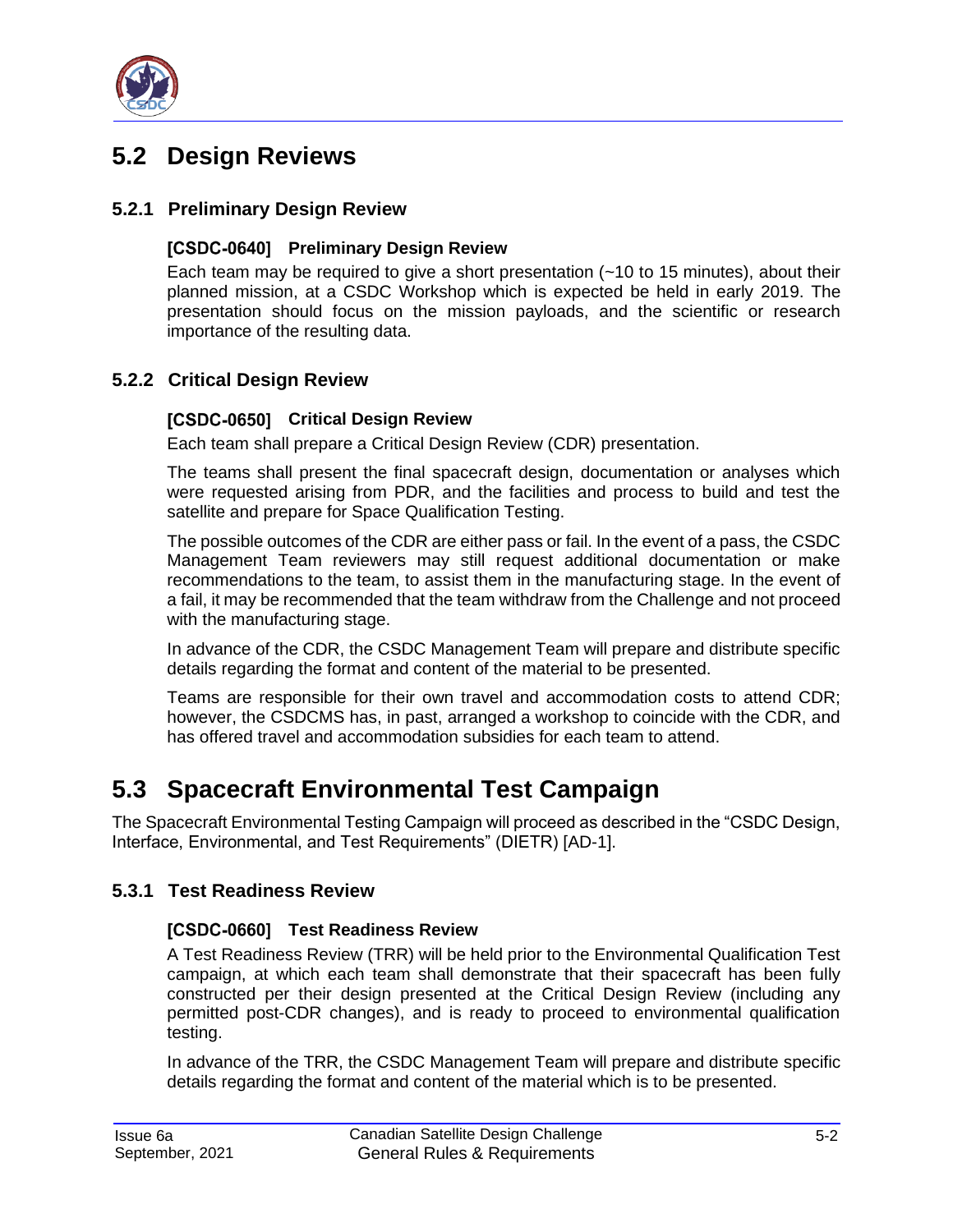

#### <span id="page-18-0"></span>**5.3.2 Environmental Qualification Testing**

Details of the environmental qualification test campaign are given in the "CSDC Design, Interface, Environmental, and Test Requirements" (DIETR) [\[AD-1\].](#page-5-3)

### <span id="page-18-1"></span>**5.4 Spacecraft Final Selection**

The CSDC Managing Body will review all relevant documentation and test results to select one or more winning satellites, based on the CSDC judging criteria.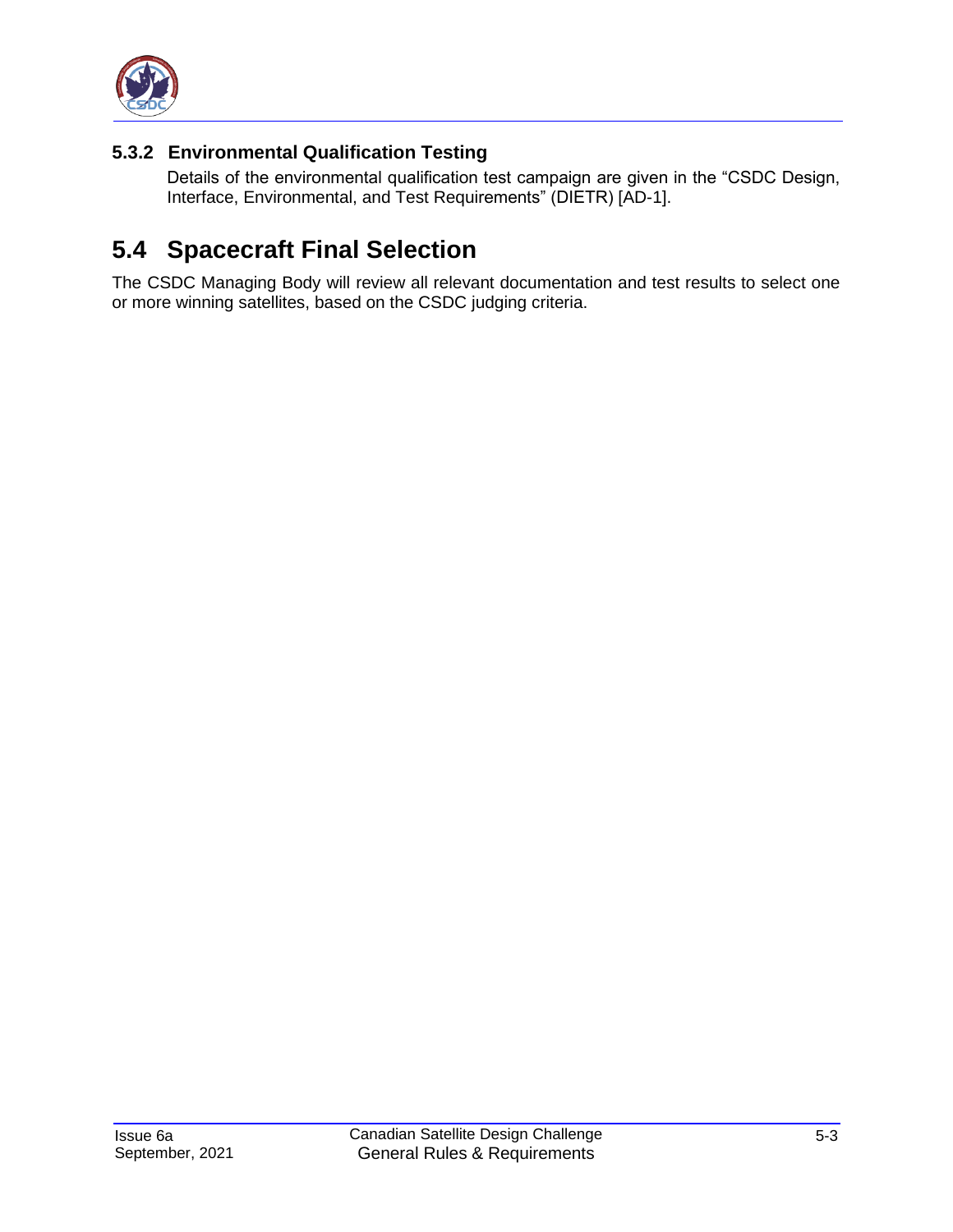

# <span id="page-19-0"></span>**6 Other Requirements and Issues**

### <span id="page-19-1"></span>**6.1 Intellectual Property**

#### **Ownership of Science Data and/or Intellectual Property**

Ownership of any Science Data or Intellectual Property arising from a team's participation in the CSDC shall be consistent with the policies in place at their university.

No claim on any resulting Intellectual Property will be made by the CSDCMS or any other entity affiliated with the CSDC (e.g., sponsors or advisors' companies), unless covered by a separate pre-existing agreement.

#### **[CSDC-0810] Provision of Science Data**

Notwithstanding any policies and/or agreements which may affect any participating university team, the winning team agrees that it shall provide the science data to any participating team which requests it, after a period of at most one year following the date of downlink.

### <span id="page-19-2"></span>**6.2 Educational Outreach**

#### **Educational Outreach Requirements**

Among the many objectives of the CSDC are the following:

- to motivate and inspire pre-university students to pursue science and engineering educations, which can lead to one of a multitude of challenging and rewarding space-related careers or research positions.
- to highlight the benefits and importance of satellites and space for Canadians.
- to increase public awareness and interest in the applications of satellite missions, and the importance of satellites and space for Canadians.

To that end, at least once per academic year each team shall be required to give presentations to a variety of audiences:

- at least one presentation to an elementary school; and,
- at least one presentation to a secondary school; and,
- at least one presentation open to their university campus; and,
- at least one presentation to the general public in the university's town/city (off-campus); and,
- at least one presentation to a sponsoring/participating company or professional organisation (e.g., professional engineering association).

The presentation can combine topics of:

- general satellite applications
- Canadian space mission history
- satellite design, particularly their team's satellite design and purpose
- applications/importance/benefits of satellites for Canadians
- science and engineering education disciplines involved in space missions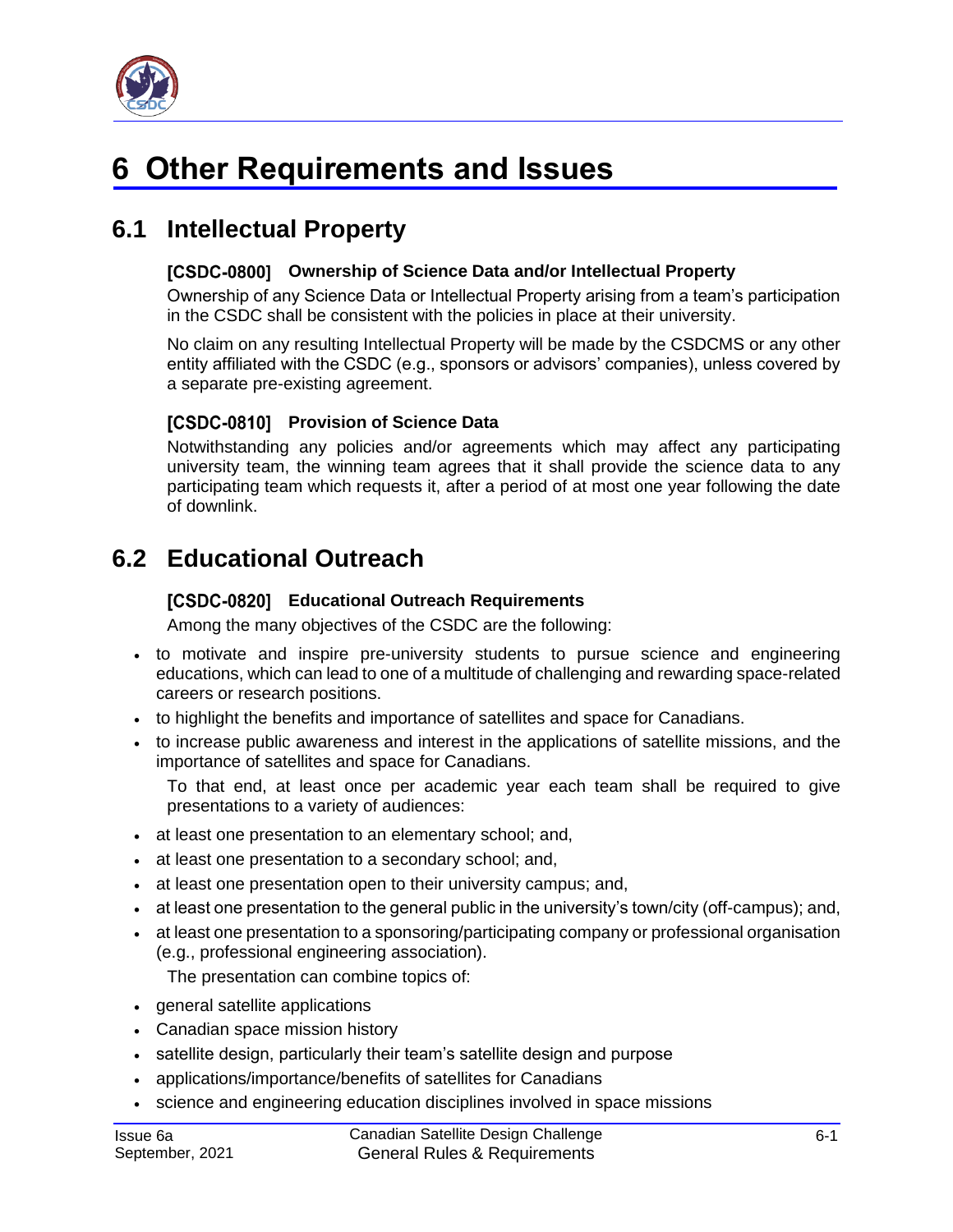

Teams are encouraged to distribute the responsibility of giving the presentations among as many team members as possible, rather than having the same few members give all presentations.

Each team's Faculty Advisor shall verify that the team has met this requirement. This requirement shall be met by the start of the Environmental Test Campaign.